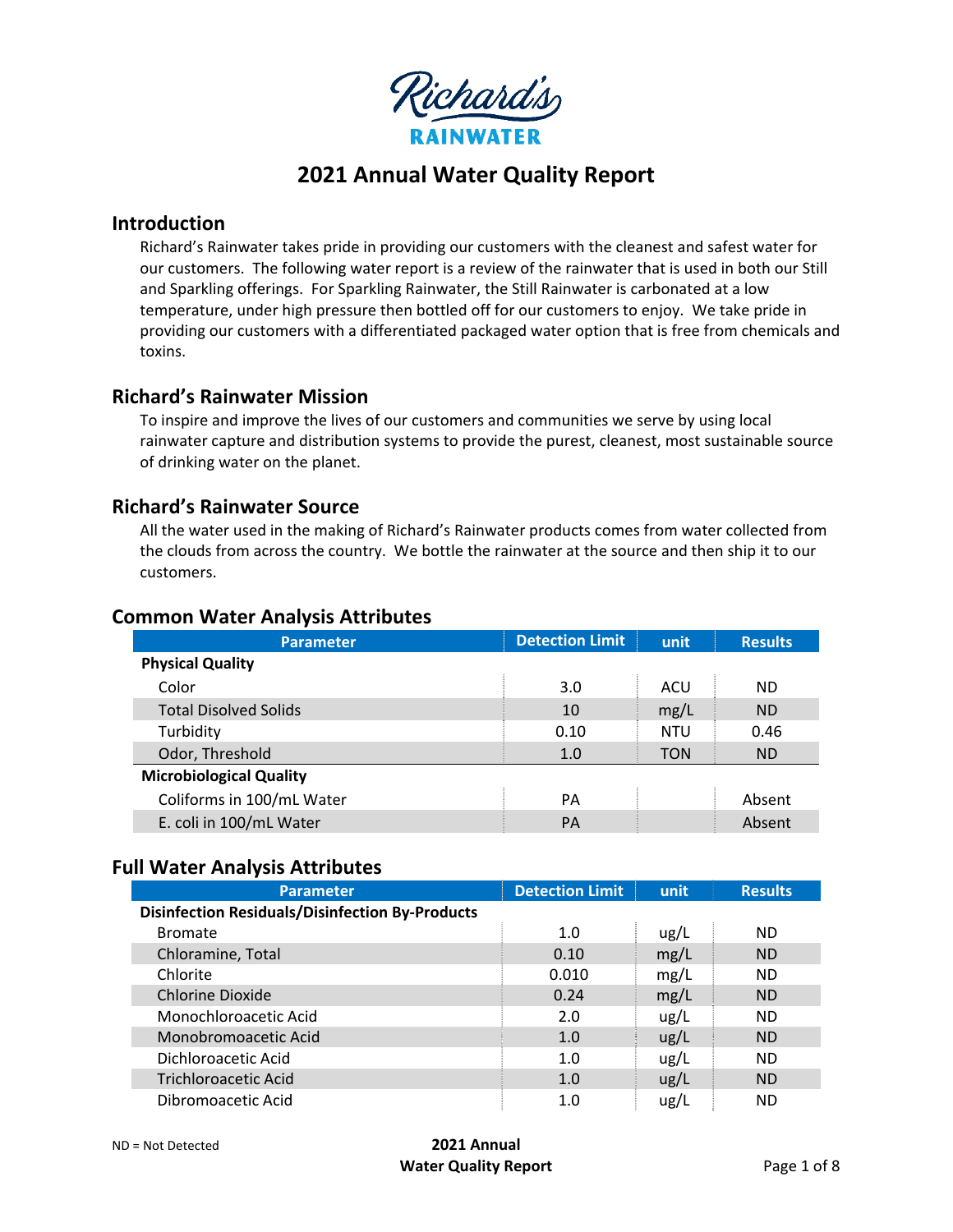| Richard's        |
|------------------|
| <b>RAINWATER</b> |

| <b>Parameter</b>                                                   | <b>Detection Limit</b>   | unit  | <b>Results</b> |
|--------------------------------------------------------------------|--------------------------|-------|----------------|
| <b>Disinfection Residuals/Disinfection By-Products (Continued)</b> |                          |       |                |
| <b>Total Haloacetic Acid</b>                                       | 2.0                      | ug/L  | <b>ND</b>      |
| Chlorine, Total Residual                                           | 0.10                     | mg/L  | <b>ND</b>      |
| Chlorine, Free Residual                                            | 0.10                     | mg/L  | <b>ND</b>      |
| <b>Radiologicals</b>                                               |                          |       |                |
| Gross Alpha                                                        | 3.0                      | pCi/L | <b>ND</b>      |
| Alpha Variance +/-                                                 |                          | pCi/L | 0.53           |
| Gross Beta                                                         | 3.0                      | pCi/L | <b>ND</b>      |
| Beta Variance +/-                                                  |                          | pCi/L | 0.52           |
| Radium-226                                                         | 1.0                      | pCi/L | <b>ND</b>      |
| Radium 226 Variance +/-                                            |                          | pCi/L | 0.4            |
| Radium-228                                                         | 1                        | pCi/L | <b>ND</b>      |
| Radium 228 Variance +/-                                            | $\overline{\phantom{0}}$ | pCi/L | 0.7            |
| Uranium                                                            | 1.0                      | ug/L  | ND             |
| <b>Inorganic Chemicals</b>                                         |                          |       |                |
| Aluminum                                                           | 20                       | ug/L  | <b>ND</b>      |
| Antimony                                                           | 1.0                      | ug/L  | <b>ND</b>      |
| Arsenic                                                            | 1.0                      | ug/L  | <b>ND</b>      |
| <b>Barium</b>                                                      | 2.0                      | ug/L  | <b>ND</b>      |
| Beryllium                                                          | 1.0                      | ug/L  | <b>ND</b>      |
| Cadmium                                                            | 0.50                     | ug/L  | <b>ND</b>      |
| Chloride                                                           | 0.50                     | mg/L  | <b>ND</b>      |
| Chromium (includes Hexavalent Chromium)                            | 1.0                      | ug/L  | <b>ND</b>      |
| Copper                                                             | 2.0                      | ug/L  | <b>ND</b>      |
| Cyanide, Total                                                     | 0.025                    | mg/L  | <b>ND</b>      |
| Fluoride                                                           | 0.050                    | mg/L  | <b>ND</b>      |
| Iron                                                               | 0.010                    | ug/L  | <b>ND</b>      |
| Lead                                                               | 0.50                     | ug/L  | <b>ND</b>      |
| Manganese                                                          | 2.00                     | ug/L  | <b>ND</b>      |
| Mercury                                                            | 0.20                     | ug/L  | <b>ND</b>      |
| Nickel                                                             | 5.0                      | ug/L  | <b>ND</b>      |
| Nitrogen, Nitrate                                                  | 0.10                     | mg/L  | <b>ND</b>      |
| Nitrogen, Nitrite                                                  | 0.050                    | mg/L  | <b>ND</b>      |
| Total Nitrate + Nitrite-Nitrogen                                   | 0.10                     | mg/L  | <b>ND</b>      |
| Selenium                                                           | 5.0                      | ug/L  | <b>ND</b>      |
| Silver                                                             | 0.50                     | ug/L  | <b>ND</b>      |
| Sulfate as SO4                                                     | 0.50                     | mg/L  | <b>ND</b>      |
| Thallium                                                           | 1.0                      | ug/L  | <b>ND</b>      |
| Phenolics                                                          | 1.0                      | ug/L  | <b>ND</b>      |
| Zinc                                                               | 20                       | ug/L  | <b>ND</b>      |
| <b>Organic Chemicals</b>                                           |                          |       |                |
| Diquat and Paraquat (Ref: EPA 549.2)                               |                          |       |                |
| Diquat                                                             | 0.40                     | ug/L  | <b>ND</b>      |
| Paraquat                                                           | 2.0                      | ug/L  | <b>ND</b>      |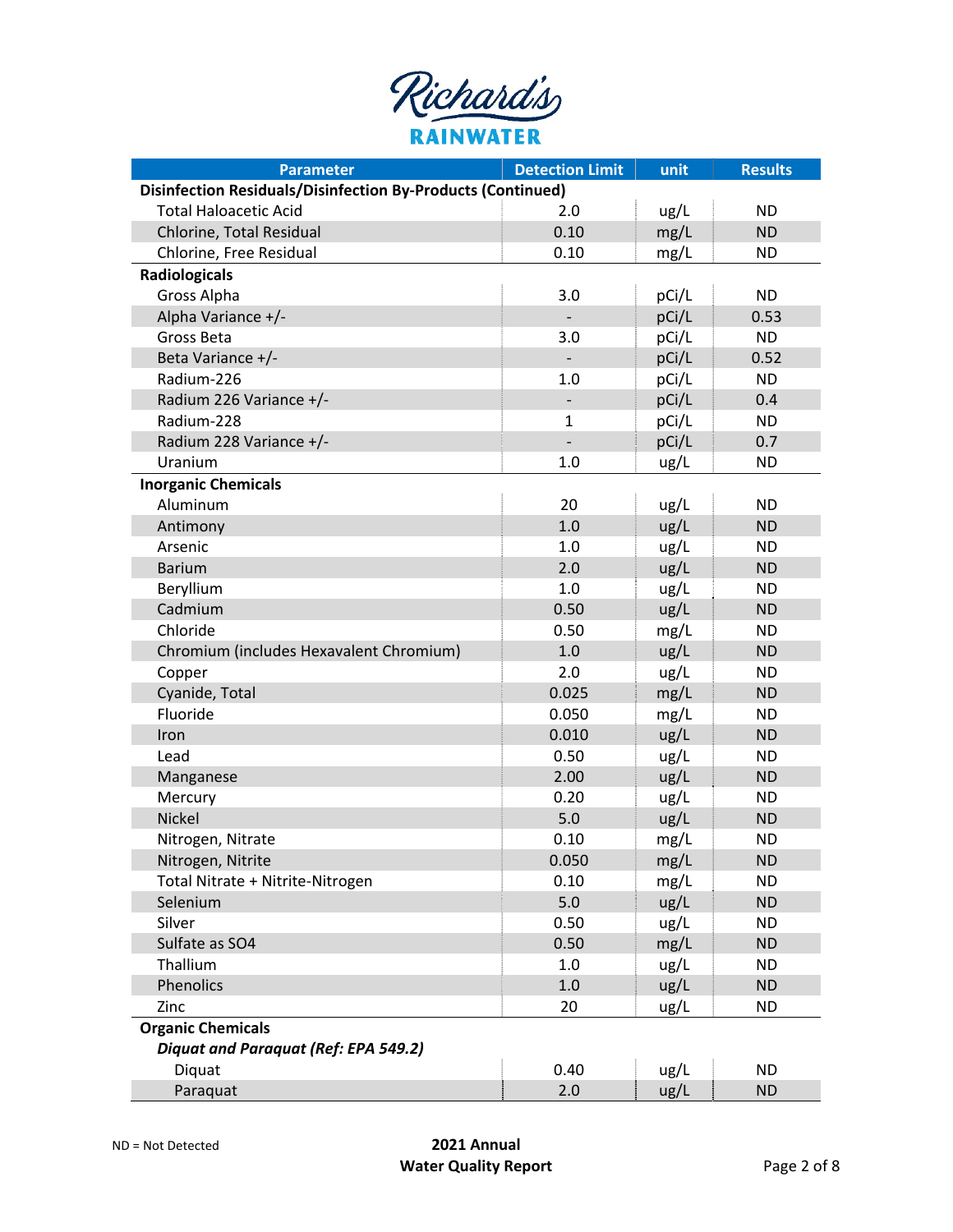| Richard's |
|-----------|
| RAINWATER |

| <b>Parameter</b>                                | <b>Detection Limit</b> | unit | <b>Results</b> |
|-------------------------------------------------|------------------------|------|----------------|
| <b>Organic Chemicals (Continued)</b>            |                        |      |                |
| Endothall (Ref. EPA 548.1) - (ug/L)             |                        |      |                |
| Endothall                                       | 5.0                    | ug/L | <b>ND</b>      |
| Glyphosate (Ref: EPA 547)                       |                        |      |                |
| Glyphosate                                      | 6.0                    | ug/L | <b>ND</b>      |
| 2,3,7,8-TCDD (Ref: EPA 1613B)                   |                        |      |                |
| 2,3,7,8-Tetrachlorodibenzo-p-dioxin             | 5.00                   | pg/L | <b>ND</b>      |
| Carbamate Pesticides (Ref: 531.2)               |                        |      |                |
| 3-Hydroxycarbofuran                             | 0.50                   | ug/L | <b>ND</b>      |
| Aldicarb                                        | 0.50                   | ug/L | <b>ND</b>      |
| Aldicarb sulfone                                | 0.50                   | ug/L | <b>ND</b>      |
| Aldicarb sulfoxide                              | 0.50                   | ug/L | <b>ND</b>      |
| Baygon                                          | 0.50                   | ug/L | <b>ND</b>      |
| Carbaryl                                        | 0.50                   | ug/L | <b>ND</b>      |
| Carbofuran                                      | 0.50                   | ug/L | <b>ND</b>      |
| Methiocarb                                      | 0.50                   | ug/L | <b>ND</b>      |
| Methomyl                                        | 0.50                   | ug/L | <b>ND</b>      |
| Oxamyl                                          | 0.50                   | ug/L | <b>ND</b>      |
| Herbicides (Ref: EPA 515.3)                     |                        |      |                |
| $2,4-D$                                         | 0.10                   | ug/L | <b>ND</b>      |
| $2,4-DB$                                        | 2.0                    | ug/L | <b>ND</b>      |
| $2,4,5-T$                                       | 0.20                   | ug/L | <b>ND</b>      |
| 2,4,5-TP (Silvex)                               | 0.20                   | ug/L | <b>ND</b>      |
| 3,5-Dichlorobenzoic acid                        | 0.50                   | ug/L | <b>ND</b>      |
| Acifluorfen                                     | 0.20                   | ug/L | <b>ND</b>      |
| Bentazon                                        | 0.50                   | ug/L | <b>ND</b>      |
| Dalapon                                         | 1.0                    | ug/L | <b>ND</b>      |
| <b>DCPA Acid Metabolites</b>                    | 0.10                   | ug/L | <b>ND</b>      |
| Dicamba                                         | 0.10                   | ug/L | <b>ND</b>      |
| Dichlorprop                                     | 0.50                   | ug/L | <b>ND</b>      |
| Dinoseb                                         | 0.20                   | ug/L | <b>ND</b>      |
| Pentachlorophenol                               | 0.040                  | ug/L | <b>ND</b>      |
| Picloram                                        | 0.10                   | ug/L | <b>ND</b>      |
| Semivolatile Organic Compounds (Ref: EPA 525.2) |                        |      |                |
| 2,4-Dinitrotoluene                              | 0.10                   | ug/L | <b>ND</b>      |
| Acenaphthylene                                  | 0.10                   | ug/L | <b>ND</b>      |
| Alachlor                                        | 0.050                  | ug/L | <b>ND</b>      |
| Aldrin                                          | 0.010                  | ug/L | <b>ND</b>      |
| alpha-Chlordane                                 | 0.050                  | ug/L | <b>ND</b>      |
| Anthracene                                      | 0.020                  | ug/L | <b>ND</b>      |
| Atrazine                                        | 0.050                  | ug/L | <b>ND</b>      |
| Benzo(a)Anthracene                              | 0.050                  | ug/L | <b>ND</b>      |
| Benzo(a)Pyrene                                  | 0.020                  | ug/L | <b>ND</b>      |
| Benzo(b)Fluoranthene                            | 0.020                  | ug/L | <b>ND</b>      |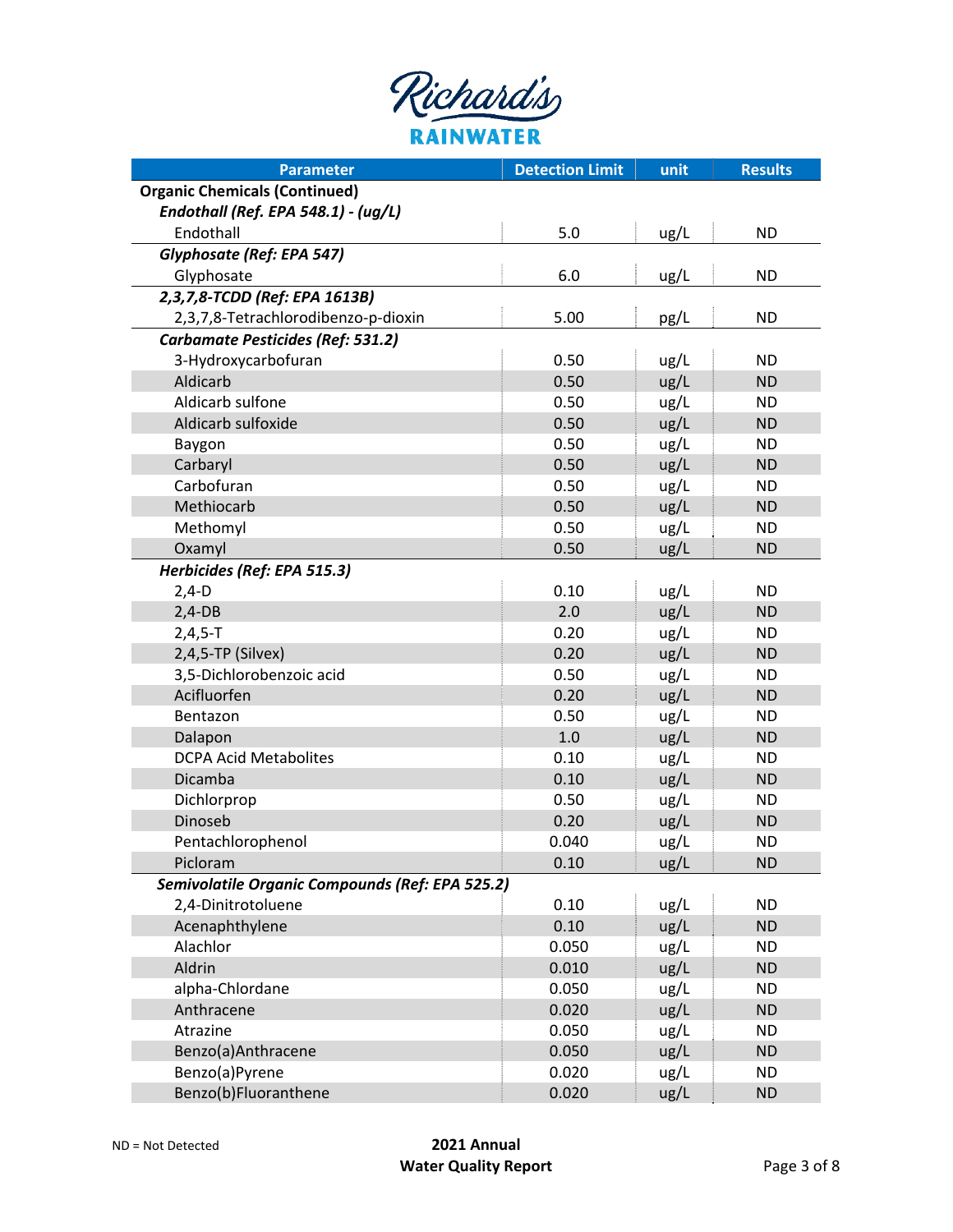| Richard's        |
|------------------|
| <b>RAINWATER</b> |

| <b>Parameter</b>                                  | <b>Detection Limit</b> | unit | <b>Results</b> |
|---------------------------------------------------|------------------------|------|----------------|
| <b>Semivolatile Organic Compounds (Continued)</b> |                        |      |                |
| Benzo(g,h,i)Perylene                              | 0.050                  | ug/L | <b>ND</b>      |
| Benzo(k)Fluoranthene                              | 0.020                  | ug/L | <b>ND</b>      |
| bis(2-Ethylhexyl)adipate                          | 0.60                   | ug/L | <b>ND</b>      |
| bis(2-Ethylhexyl)phthalate (DEHP)                 | 0.60                   | ug/L | <b>ND</b>      |
| <b>Bromacil</b>                                   | 0.10                   | ug/L | <b>ND</b>      |
| <b>Butachlor</b>                                  | 0.050                  | ug/L | <b>ND</b>      |
| Butylbenzylphthalate                              | 0.50                   | ug/L | <b>ND</b>      |
| Caffeine                                          | 0.050                  | ug/L | <b>ND</b>      |
| Chrysene                                          | 0.020                  | ug/L | <b>ND</b>      |
| Diazinon                                          | 0.10                   | ug/L | <b>ND</b>      |
| Dibenz(a,h)Anthracene                             | 0.050                  | ug/L | <b>ND</b>      |
| Dieldrin                                          | 0.010                  | ug/L | <b>ND</b>      |
| Diethylphthalate                                  | 0.50                   | ug/L | <b>ND</b>      |
| Dimethoate                                        | 0.10                   | ug/L | <b>ND</b>      |
| Dimethylphthalate                                 | 0.50                   | ug/L | <b>ND</b>      |
| Di-n-butylphthalate                               | 1.0                    | ug/L | <b>ND</b>      |
| Endrin                                            | 0.10                   | ug/L | <b>ND</b>      |
| Fluoranthene                                      | 0.10                   | ug/L | <b>ND</b>      |
| Fluorene                                          | 0.050                  | ug/L | <b>ND</b>      |
| gamma-Chlordane                                   | 0.050                  | ug/L | <b>ND</b>      |
| Heptachlor                                        | 0.010                  | ug/L | <b>ND</b>      |
| <b>Heptachlor Epoxide</b>                         | 0.010                  | ug/L | <b>ND</b>      |
| Hexachlorobenzene                                 | 0.050                  | ug/L | <b>ND</b>      |
| Hexachlorocyclopentadiene                         | 0.050                  | ug/L | <b>ND</b>      |
| Indeno(1,2,3,c,d)Pyrene                           | 0.050                  | ug/L | <b>ND</b>      |
| Isophorone                                        | 0.50                   | ug/L | <b>ND</b>      |
| Lindane (gamma-BHC)                               | 0.010                  | ug/L | <b>ND</b>      |
| Methoxychlor                                      | 0.050                  | ug/L | <b>ND</b>      |
| Metolachlor                                       | 0.050                  | ug/L | <b>ND</b>      |
| Metribuzin                                        | 0.050                  | ug/L | <b>ND</b>      |
| Molinate                                          | 0.10                   | ug/L | <b>ND</b>      |
| Phenanthrene                                      | 0.040                  | ug/L | <b>ND</b>      |
| Propachlor                                        | 0.050                  | ug/L | <b>ND</b>      |
| Pyrene                                            | 0.050                  | ug/L | <b>ND</b>      |
| Simazine                                          | 0.050                  | ug/L | <b>ND</b>      |
| Thiobencarb (ELAP)                                | 0.20                   | ug/L | <b>ND</b>      |
| trans-Nonachlor                                   | 0.050                  | ug/L | <b>ND</b>      |
| Trifluralin                                       | 0.10                   | ug/L | <b>ND</b>      |
| Volatiles: EDB and DBCP (Ref: EPA 504.1)          |                        |      |                |
| 1,2-Dibromo-3-Chloropropane (DBCP)                | 0.010                  | ug/L | <b>ND</b>      |
| Ethylene Dibromide (EDB)                          | 0.010                  | ug/L | <b>ND</b>      |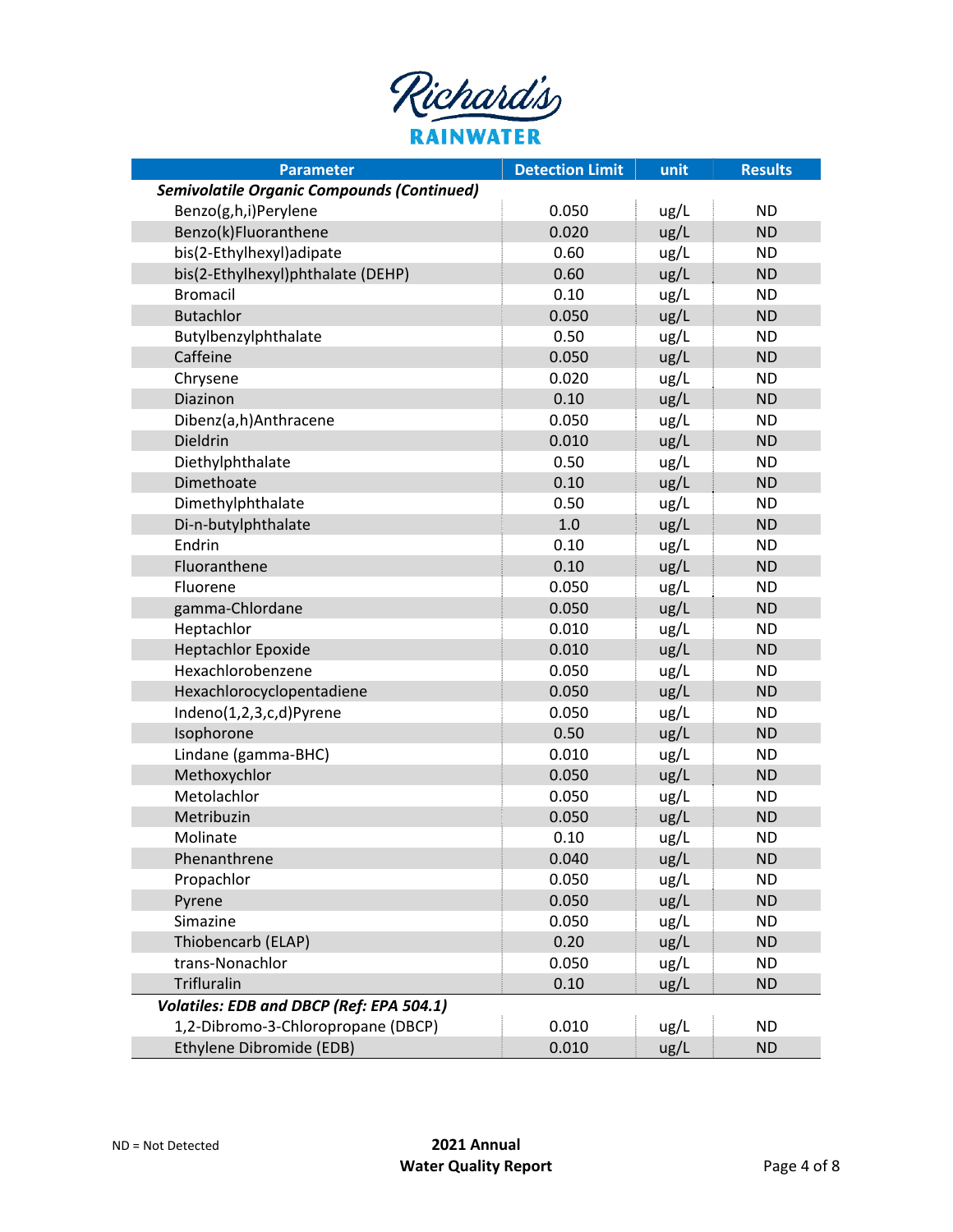| Richard's        |
|------------------|
| <b>RAINWATER</b> |

| <b>Parameter</b>                                          | <b>Detection Limit</b> | unit | <b>Results</b> |
|-----------------------------------------------------------|------------------------|------|----------------|
| Volatiles Regulated and Monitoring VOC's (Ref: EPA 524.2) |                        |      |                |
| Bromoform                                                 | 0.50                   | ug/L | <b>ND</b>      |
| Chloroform                                                | 0.50                   | ug/L | <b>ND</b>      |
| Styrene                                                   | 0.50                   | ug/L | <b>ND</b>      |
| Carbon disulfide                                          | 0.50                   | ug/L | <b>ND</b>      |
| Vinyl Chloride                                            | 0.30                   | ug/L | <b>ND</b>      |
| Carbon Tetrachloride                                      | 0.50                   | ug/L | <b>ND</b>      |
| m+p-Xylenes                                               | 0.50                   | ug/L | <b>ND</b>      |
| o-Xylene                                                  | 0.50                   | ug/L | <b>ND</b>      |
| <b>Total Xylenes</b>                                      | 0.50                   | ug/L | <b>ND</b>      |
| Methyl-tert-Butyl Ether (MTBE)                            | 0.50                   | ug/L | <b>ND</b>      |
| tert-amyl Methyl Ether                                    | 3.0                    | ug/L | <b>ND</b>      |
| tert-Butyl Ethyl Ether                                    | 3.0                    | ug/L | <b>ND</b>      |
| Di-isopropyl ether                                        | 3.0                    | ug/L | <b>ND</b>      |
| Naphthalene                                               | 0.50                   | ug/L | <b>ND</b>      |
| Hexachlorobutadiene                                       | 0.50                   | ug/L | <b>ND</b>      |
| <b>Total Trihalomethanes</b>                              | 0.50                   | ug/L | <b>ND</b>      |
| Benzene                                                   | 0.50                   | ug/L | <b>ND</b>      |
| Isopropylbenzene (Cumene)                                 | 0.50                   | ug/L | <b>ND</b>      |
| n-Propylbenzene                                           | 0.50                   | ug/L | <b>ND</b>      |
| <b>Ethyl Benzene</b>                                      | 0.50                   | ug/L | <b>ND</b>      |
| Bromobenzene                                              | 0.50                   | ug/L | <b>ND</b>      |
| Chlorobenzene                                             | 0.50                   | ug/L | <b>ND</b>      |
| 1,3-Dichlorobenzene                                       | 0.50                   | ug/L | <b>ND</b>      |
| 1,2-Dichlorobenzene                                       | 0.50                   | ug/L | <b>ND</b>      |
| 1,4-Dichlorobenzene                                       | 0.50                   | ug/L | <b>ND</b>      |
| 1,2,3-Trichlorobenzene                                    | 0.50                   | ug/L | <b>ND</b>      |
| 1,2,4-Trichlorobenzene                                    | 0.50                   | ug/L | <b>ND</b>      |
| 1,2,4-Trimethylbenzene                                    | 0.50                   | ug/L | <b>ND</b>      |
| 1,3,5-Trimethylbenzene                                    | 0.50                   | ug/L | <b>ND</b>      |
| n-Butylbenzene                                            | 0.50                   | ug/L | <b>ND</b>      |
| sec-Butylbenzene                                          | 0.50                   | ug/L | <b>ND</b>      |
| tert-Butylbenzene                                         | 0.50                   | ug/L | <b>ND</b>      |
| 1,1-Dichloroethylene                                      | 0.50                   | ug/L | <b>ND</b>      |
| cis-1,2-Dichloroethylene                                  | 0.50                   | ug/L | <b>ND</b>      |
| trans-1,2-Dichloroethylene                                | 0.50                   | ug/L | <b>ND</b>      |
| Trichloroethylene                                         | 0.50                   | ug/L | <b>ND</b>      |
| Tetrachloroethylene                                       | 0.50                   | ug/L | <b>ND</b>      |
| 1,2-Dichloropropane                                       | 0.50                   | ug/L | <b>ND</b>      |
| 1,3-Dichloropropane                                       | 0.50                   | ug/L | <b>ND</b>      |
| 2,2-Dichloropropane                                       | 0.50                   | ug/L | <b>ND</b>      |
| 1,2,3-Trichloropropane                                    | 0.50                   | ug/L | <b>ND</b>      |
| 1,1-Dichloropropene                                       | 0.50                   | ug/L | <b>ND</b>      |
| cis-1,3-Dichloropropene                                   | 0.50                   | ug/L | <b>ND</b>      |
| trans-1,3-Dichloropropene                                 | 0.50                   | ug/L | <b>ND</b>      |
|                                                           |                        |      |                |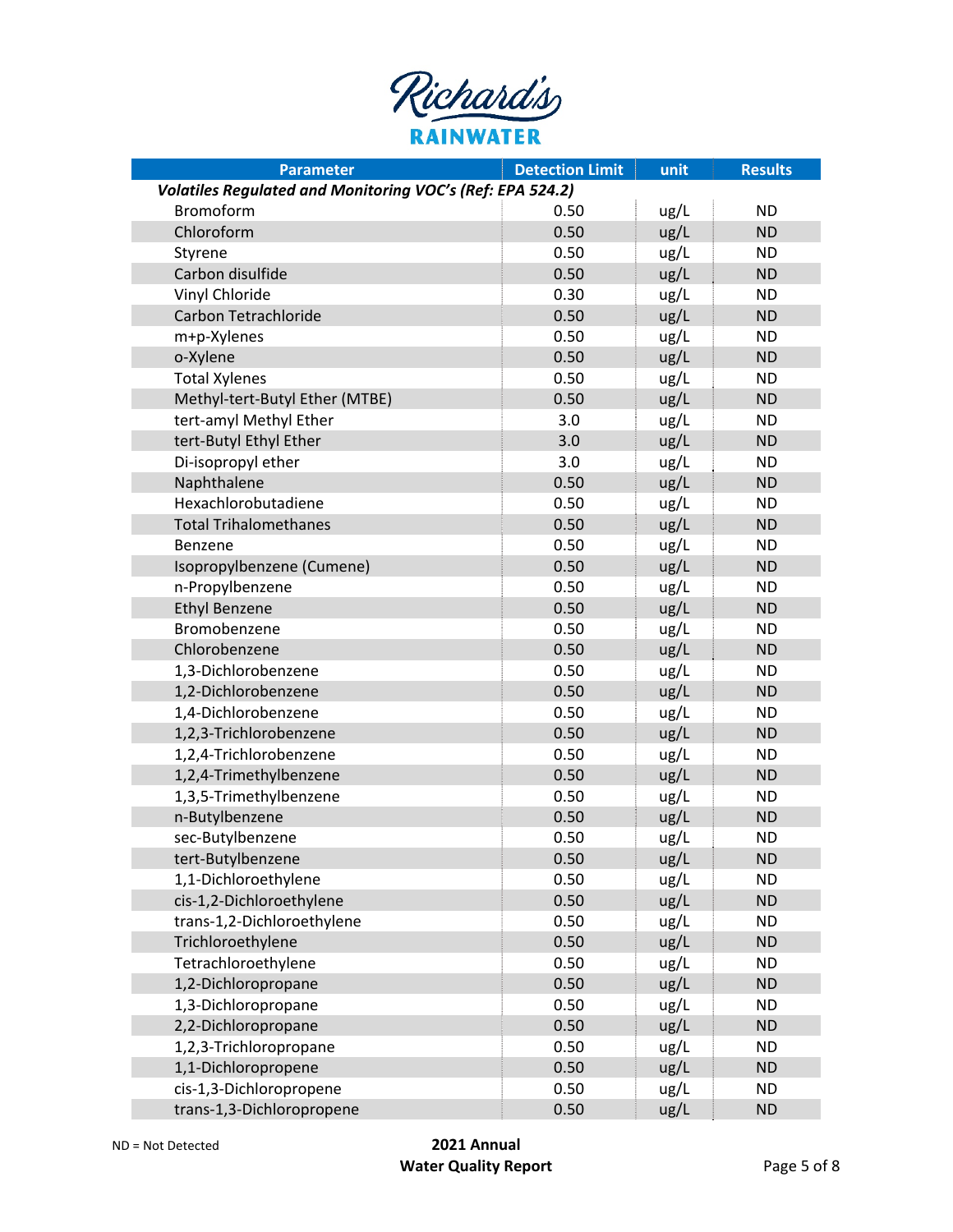| Richard's        |
|------------------|
| <b>RAINWATER</b> |

| <b>Parameter</b>                                                 | <b>Detection Limit</b> | unit | <b>Results</b> |
|------------------------------------------------------------------|------------------------|------|----------------|
| <b>Volatiles: Regulated and Monitoring VOC's (Continued)</b>     |                        |      |                |
| Total 1,3-Dichloropropene                                        | 0.50                   | ug/L | <b>ND</b>      |
| 2-Butanone (MEK)                                                 | 5.0                    | ug/L | <b>ND</b>      |
| 4-Methyl-2-Pentanone (MIBK)                                      | 5.0                    | ug/L | <b>ND</b>      |
| Bromoethane                                                      | 0.50                   | ug/L | <b>ND</b>      |
| Bromomethane (Methyl Bromide)                                    | 0.50                   | ug/L | <b>ND</b>      |
| Dibromomethane                                                   | 0.50                   | ug/L | <b>ND</b>      |
| Chlorodibromomethane                                             | 0.50                   | ug/L | <b>ND</b>      |
| Chloromethane (Methyl Chloride)                                  | 0.50                   | ug/L | <b>ND</b>      |
| Bromochloromethane                                               | 0.50                   | ug/L | <b>ND</b>      |
| Dichloromethane                                                  | 0.50                   | ug/L | <b>ND</b>      |
| Bromodichloromethane                                             | 0.50                   | ug/L | <b>ND</b>      |
| Dichlorodifluoromethane                                          | 0.50                   | ug/L | <b>ND</b>      |
| Trichlorofluoromethane                                           | 0.50                   | ug/L | <b>ND</b>      |
| Trichlorotrifluoroethane                                         | 0.50                   | ug/L | <b>ND</b>      |
| Chloroethane                                                     | 0.50                   | ug/L | <b>ND</b>      |
| 1,1-Dichloroethane                                               | 0.50                   | ug/L | <b>ND</b>      |
| 1,2-Dichloroethane                                               | 0.50                   | ug/L | <b>ND</b>      |
| 1,1,1-Trichloroethane                                            | 0.50                   | ug/L | <b>ND</b>      |
| 1,1,1,2-Tetrachloroethane                                        | 0.50                   | ug/L | <b>ND</b>      |
| 1,1,2-Trichloroethane                                            | 0.50                   | ug/L | <b>ND</b>      |
| 1,1,2,2-Tetrachloroethane                                        | 0.50                   | ug/L | <b>ND</b>      |
| Toluene                                                          | 0.50                   | ug/L | <b>ND</b>      |
| p-Isopropyltoluene (Cymene)                                      | 0.50                   | ug/L | <b>ND</b>      |
| o-Chlorotoluene                                                  | 0.50                   | ug/L | <b>ND</b>      |
| p-Chlorotoluene                                                  | 0.50                   | ug/L | <b>ND</b>      |
| <b>Chlorinated Pesticides and Organohalides (Ref: EPA 508.1)</b> |                        |      |                |
| Toxaphene                                                        | 0.50                   | ug/L | <b>ND</b>      |
| Chlordane                                                        | 0.10                   | ug/L | <b>ND</b>      |
| <b>PCB 1016</b>                                                  | 0.080                  | ug/L | <b>ND</b>      |
| <b>PCB 1221</b>                                                  | 0.10                   | ug/L | <b>ND</b>      |
| <b>PCB 1232</b>                                                  | 0.10                   | ug/L | <b>ND</b>      |
| <b>PCB 1242</b>                                                  | 0.10                   | ug/L | <b>ND</b>      |
| <b>PCB 1248</b>                                                  | 0.10                   | ug/L | <b>ND</b>      |
| <b>PCB 1254</b>                                                  | 0.10                   | ug/L | <b>ND</b>      |
| <b>PCB 1260</b>                                                  | 0.10                   | ug/L | <b>ND</b>      |
| Endrin                                                           | 0.0100                 | ug/L | <b>ND</b>      |
| <b>Total PCBs</b>                                                | 0.10                   | ug/L | <b>ND</b>      |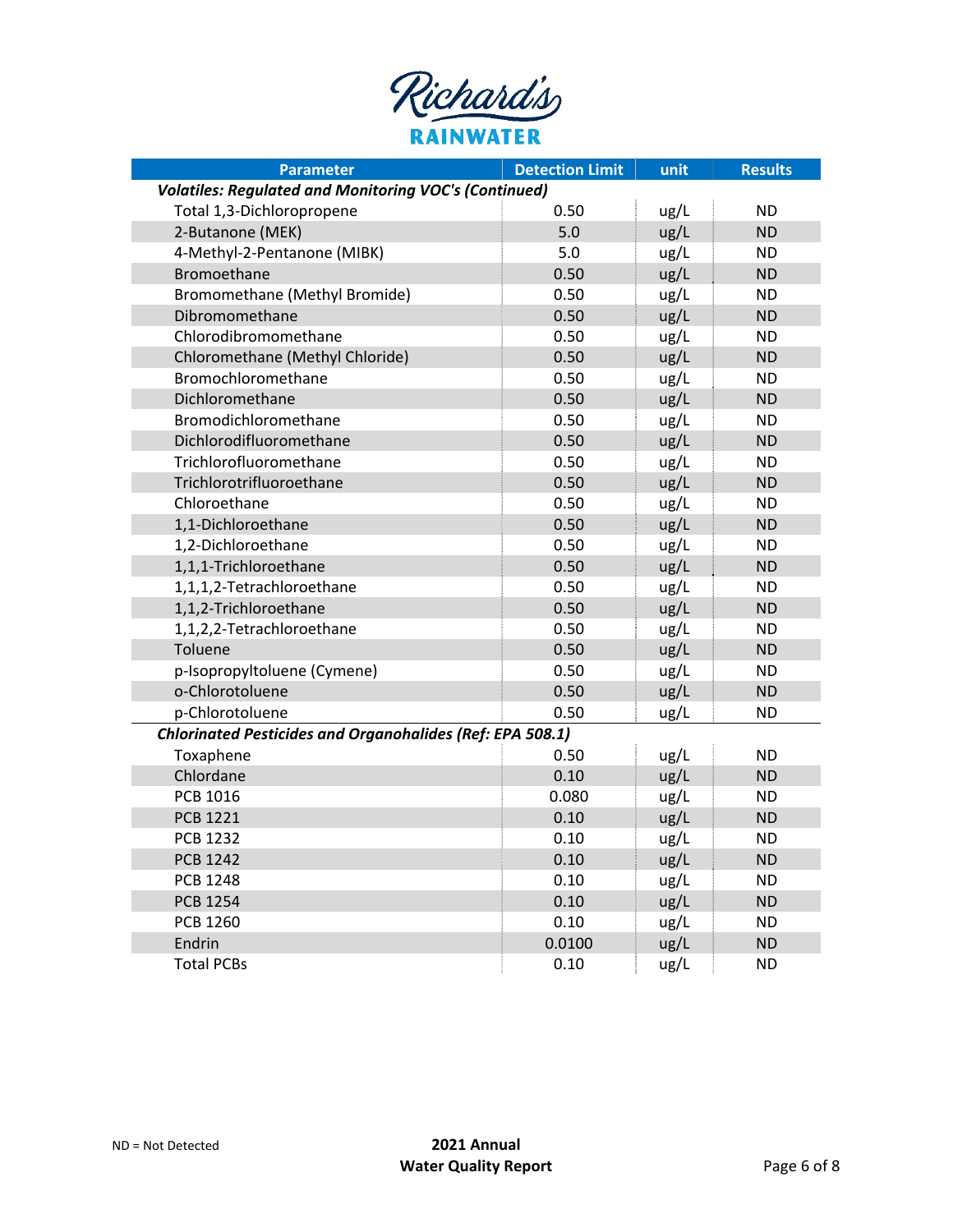

# **PFAS/PFOA Water Analysis Attributes**

| <b>Parameter</b>                          | <b>Detection Limit</b> | unit | <b>Results</b> |
|-------------------------------------------|------------------------|------|----------------|
| 10:2 FTOH-2-Perfluorodecyl ethanol        | 1.0                    | ug/L | < 1.0          |
| 8:2 FTOH-2-Perfluorooctyl ethanol         | 1.0                    | ug/L | < 1.0          |
| 7:2 FTOH-1-Perfluoroheptyl ethanol        | 1.0                    | ug/L | < 1.0          |
| 6:2 FTOH-2-Perfluorohexyl ethanoic acid   | 1.0                    | ug/L | 1.0            |
| 4:2 FTOH-2-Perfluorobutyl ethanol         | 1.0                    | ug/L | < 1.0          |
| <b>NVHOS</b>                              | 1.7                    | ng/L | <1.7           |
| Perfluoro (2-ethoxyethane) sulfonic acid  | 1.7                    | ng/L | <1.7           |
| 10:2 FTS                                  | 4.2                    | ng/L | <4.2           |
| <b>PMPA</b>                               | 1.7                    | ng/L | <1.7           |
| <b>HFPODA</b>                             | 2.5                    | ng/L | 2.5            |
| Perfluoro-4-ethylcyclohexanesulfonic acid | 1.7                    | ng/L | <1.7           |
| PFECA B                                   | 1.7                    | ng/L | < 1.7          |
| Perfluorooctadecanoic acid                | 2.5                    | ng/L | 2.5            |
| <b>NEtFOSE</b>                            | 2.5                    | ng/L | 2.5            |
| Perfluorooctanesulfonic acid              | 1.7                    | ng/L | <1.7           |
| Perfluoroundecanoic acid                  | 1.7                    | ng/L | < 1.7          |
| <b>NMeFOSAA</b>                           | 1.7                    | ng/L | <1.7           |
| R-PSDA                                    | 1.7                    | ng/L | < 1.7          |
| Hydrolyzed PSDA                           | 1.7                    | ng/L | <1.7           |
| R-PSDCA                                   | 1.7                    | ng/L | < 1.7          |
| R-EVE                                     | 1.7                    | ng/L | <1.7           |
| <b>NMeFOSE</b>                            | 2.5                    | ng/L | 2.5            |
| <b>PEPA</b>                               | 1.7                    | ng/L | <1.7           |
| Perfluoropentanoic acid                   | 1.7                    | ng/L | <1.7           |
| Perfluoropentanesulfonic acid             | 1.7                    | ng/L | <1.7           |
| 6:2 Fluorotelomer sulfonic acid           | 4.2                    | ng/L | <4.2           |
| 8:2 FTCA                                  | 1.7                    | ng/L | <1.7           |
| PS Acid                                   | 1.7                    | ng/L | <1.7           |
| <b>NEtFOSAA</b>                           | 2.5                    | ng/L | 2.5            |
| Perfluorohexanoic acid                    | 1.7                    | ng/L | <1.7           |
| Perfluorododecanoic acid                  | 1.7                    | ng/L | <1.7           |
| <b>NMeFOSA</b>                            | 2.5                    | ng/L | 2.5            |
| Perfluorooctanoic acid                    | 1.7                    | ng/L | $1.7$          |
| Perfluorodecanoic acid                    | 1.7                    | ng/L | <1.7           |
| Perfluorodecanesulfonic acid              | 1.7                    | ng/L | <1.7           |
| Perfluorohexanesulfonic acid              | 1.7                    | ng/L | < 1.7          |
| 3:3 FTCA                                  | 1.7                    | ng/L | <1.7           |
| Perfluorobutanoic acid                    | 4.2                    | ng/L | <4.2           |
| Perfluorobutanesulfonic acid              | 1.7                    | ng/L | <1.7           |
| Perfluoroheptanoic acid                   | 1.7                    | ng/L | <1.7           |
| Perfluoroheptanesulfonic acid             | 1.7                    | ng/L | < 1.7          |
| Perfluorononanoic acid                    | 1.7                    | ng/L | < 1.7          |
| Perfluorotetradecanoic acid               | 1.7                    | ng/L | <1.7           |